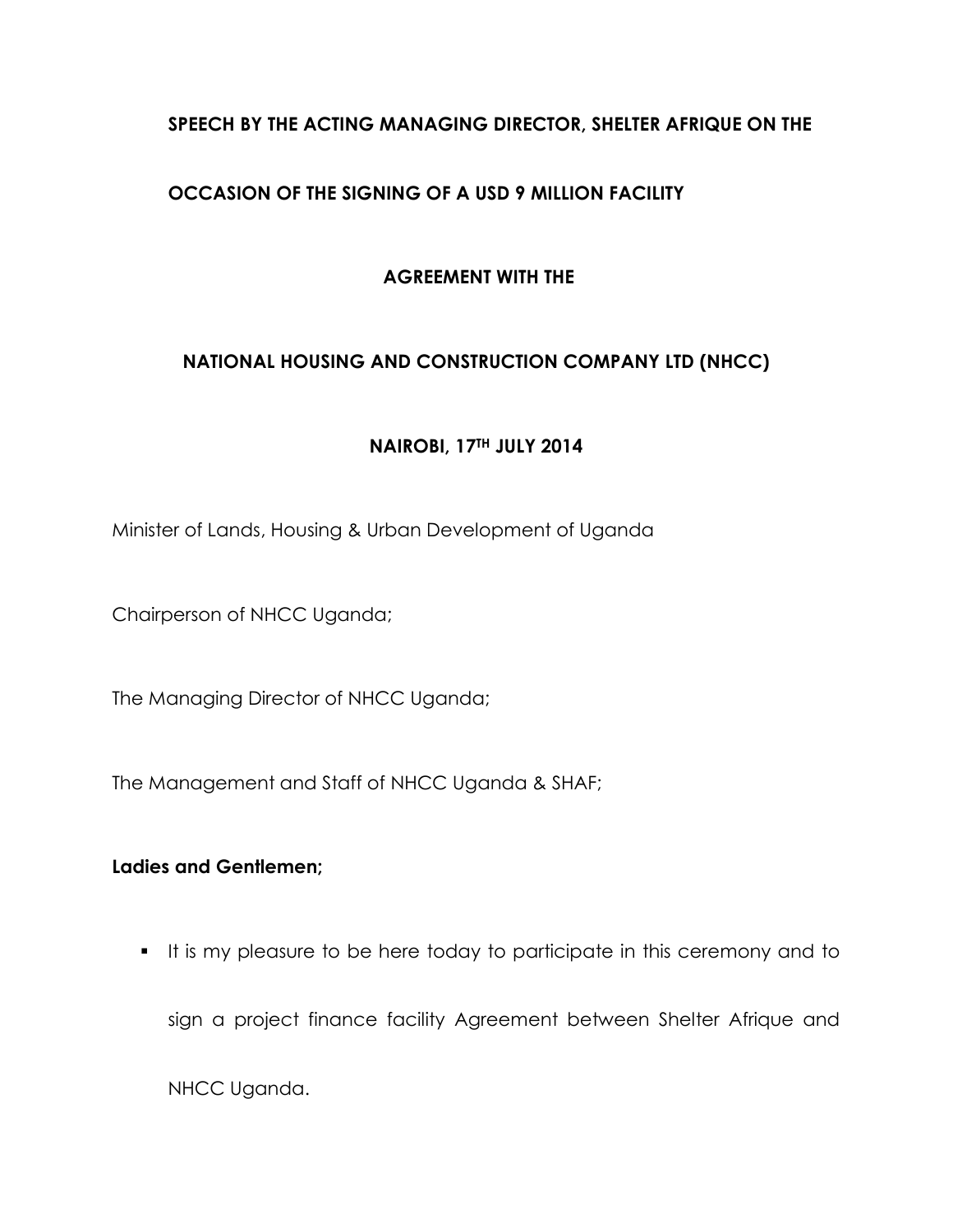- This is an important day in the history of Shelter Afrique in that; to strengthen our partnership for a 2<sup>nd</sup> time with a reputable housing developer in the Ugandan market. Our 1st partnership started way back in 1996 when Shelter Afrique advance a facility of USD to the company to develop the Nyaala housing project.
- As the housing sector gains increasing prominence in the national development agenda in Uganda, the project finance facility Agreement we are signing today is a sign of our commitment to the country's housing sector & and future partnerships on large scale developments through PPP's to reduce the housing deficit which stands at 160,000 units per annum.

#### **Ladies and Gentlemen;**

 As a Pan-African development financial institution, Shelter Afrique was established by African Governments, ADB and Africa-Reinsurance with a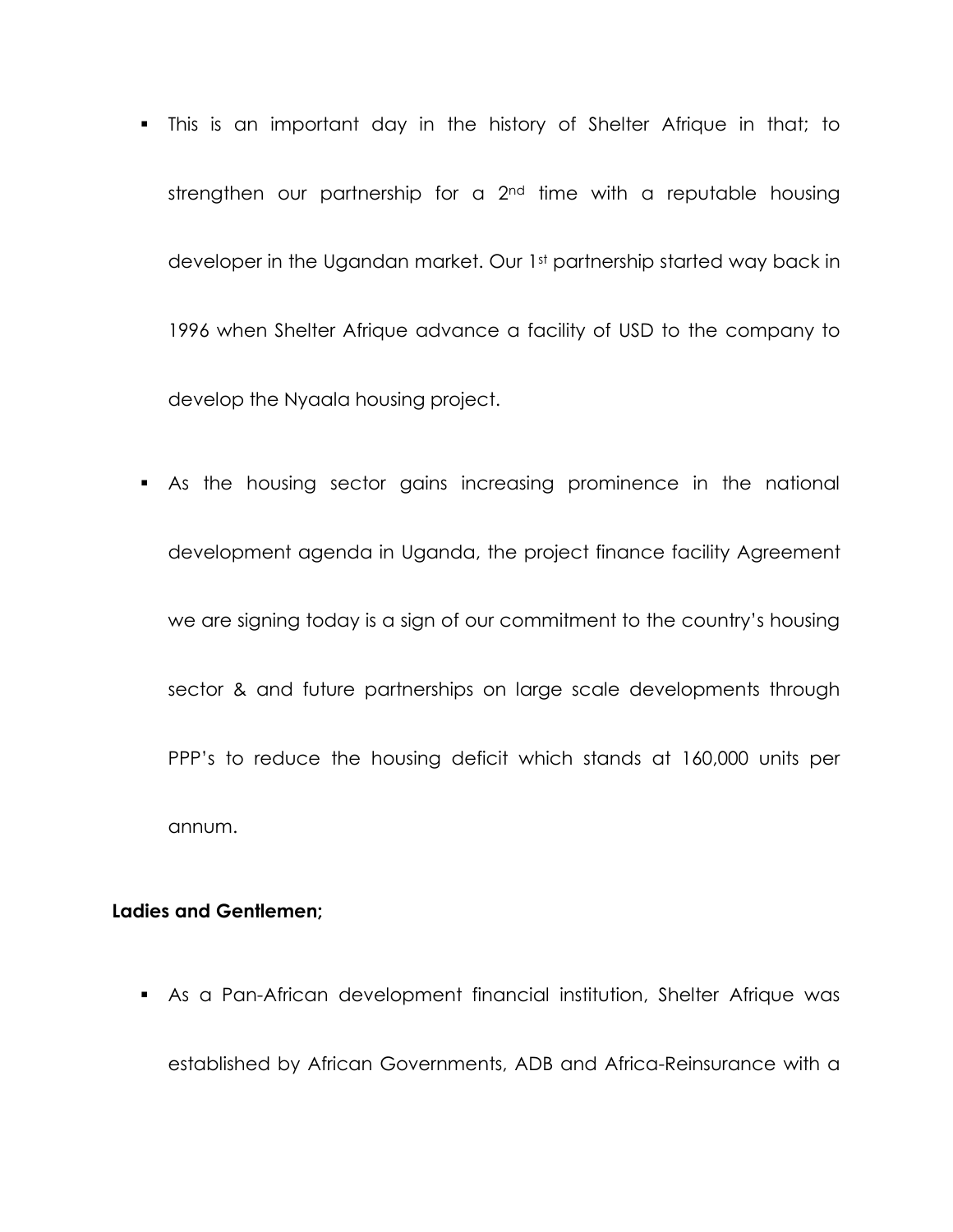clear mandate of mobilizing resources for housing development in Africa. Over the years, it has acquired substantial operational experience and established itself as a credible housing finance institution.

- **In furtherance of its mandate, Shelter Afrique supports environmentally** sustainable housing projects by providing direct loans to finance construction of residential and commercial property. Shelter Afrique also avails Lines of Credit to primary housing finance institutions for origination of mortgage loans and to support construction activities.
- The project finance facility we are signing today will enable NHCC Uganda to construct a housing project of 162 units for outright sale to the public in Namungoona. The Project cost estimate is about USD 16,817,814. This specific scheme is targeting the upper middle-income segment where demand has been rapidly rising especially for housing units selling in the price range of USD 135,000 to USD 220,000.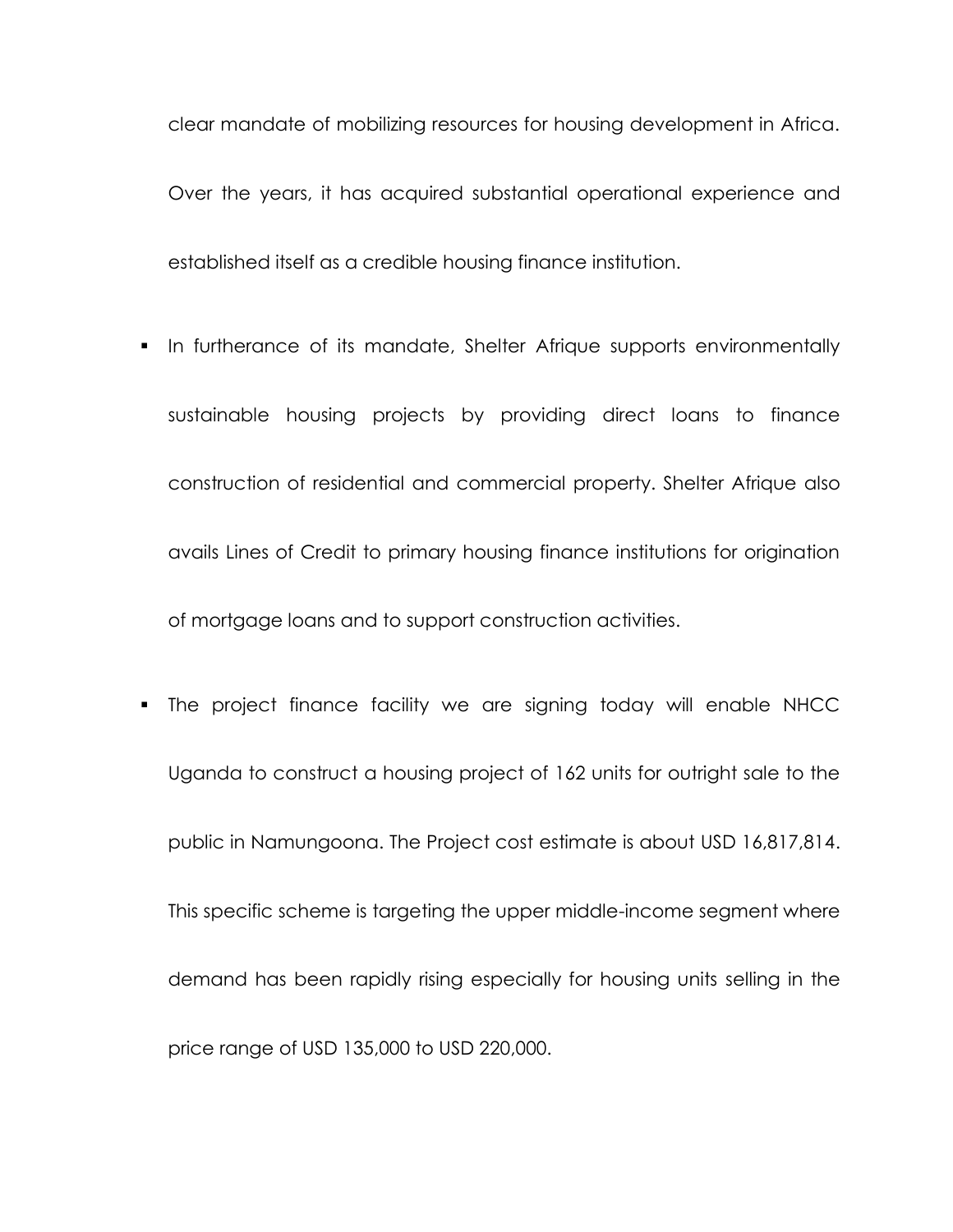#### **Ladies and Gentlemen;**

- With the Government efforts to reduce the housing deficit by 50% in 2025, Uganda, like other African Countries require significant investments in the Housing Sector. Therefore the project finance facility Agreement between Shelter Afrique and NHCC Uganda this a step in the right direction and marks an important milestone for our two institutions. Moreover, we are committed to support the Government of Ugandan in rolling out housing PPP projects that will pave way for possible increase in Capital Subscription to ensure effective intervention for Shelter Afrique in the market.
- As I conclude, I would like to commend the Board & management of NHCC Uganda for the leadership, vision and stewardship to transform housing industry in Uganda. Shelter Afrique salutes you and look forward